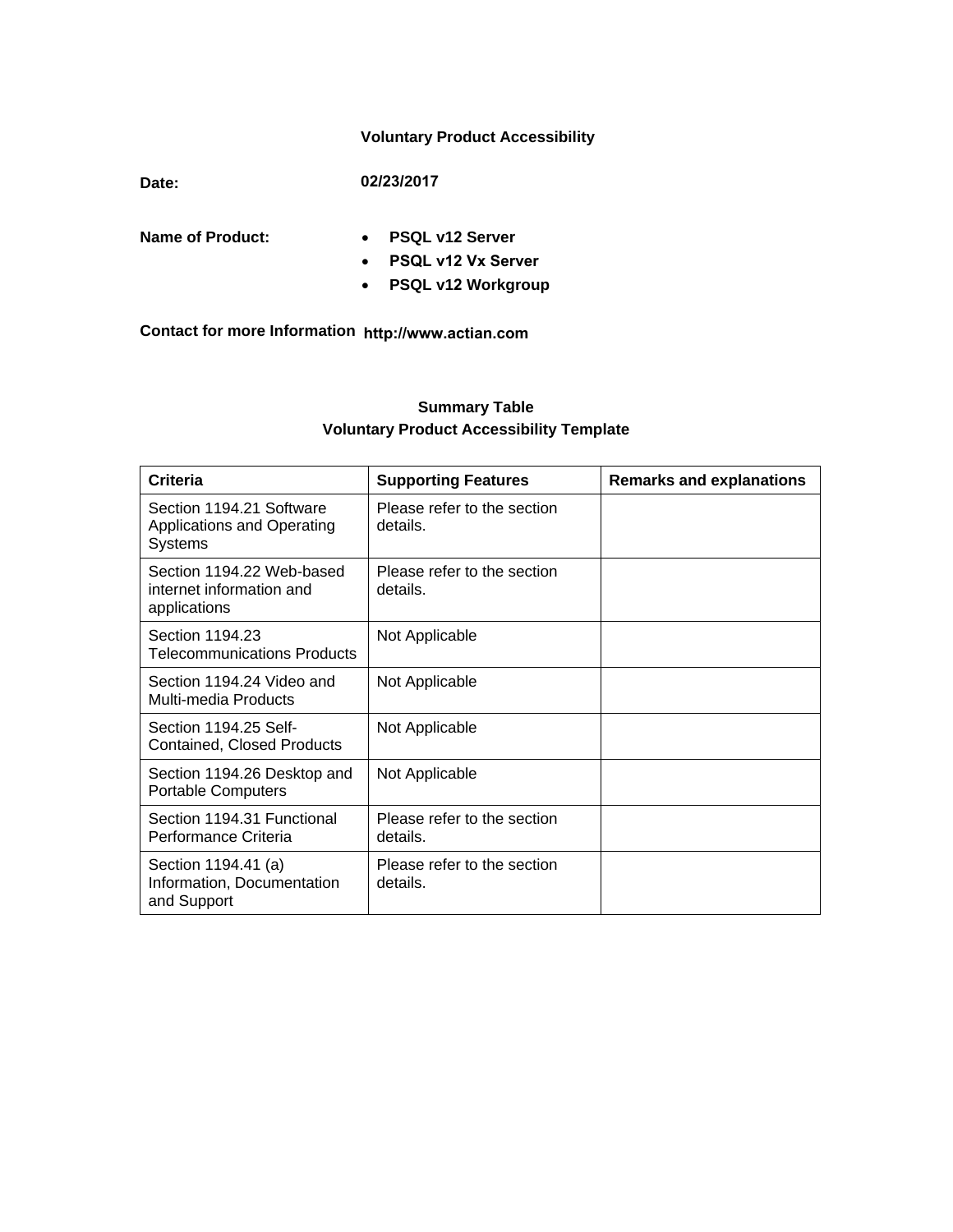### **Section 1194.21 Software Applications and Operating Systems - Detail Voluntary Product Accessibility Template**

| <b>Criteria</b>                                                                                                                                                                                                                                                                                                                                                                                                                                                                                                                                                                                | <b>Supporting</b><br><b>Features</b> | <b>Remarks and explanations</b>                                                                                                                                                                                               |
|------------------------------------------------------------------------------------------------------------------------------------------------------------------------------------------------------------------------------------------------------------------------------------------------------------------------------------------------------------------------------------------------------------------------------------------------------------------------------------------------------------------------------------------------------------------------------------------------|--------------------------------------|-------------------------------------------------------------------------------------------------------------------------------------------------------------------------------------------------------------------------------|
| (a) When software is designed to run<br>on a system that has a keyboard,<br>product functions shall be executable<br>from a keyboard where the function<br>itself or the result of performing a<br>function can be discerned textually.                                                                                                                                                                                                                                                                                                                                                        | Supported with<br>exceptions         | Exception with Query Plan Viewer<br>and the raw data pane in the table<br>editor of DDF Builder (editing a<br>table can be achieved by using<br>PCC's table editor).                                                          |
| (b) Applications shall not disrupt or<br>disable activated features of other<br>products that are identified as<br>accessibility features, where those<br>features are developed and<br>documented according to industry<br>standards. Applications also shall not<br>disrupt or disable activated features of<br>any operating system that are identified<br>as accessibility features where the<br>application programming interface for<br>those accessibility features has been<br>documented by the manufacturer of<br>the operating system and is available<br>to the product developer. | Supported with<br>exceptions         | Exception with the text view of the<br>SQL statement execution feature<br>found in PCC and DDF Builder.<br>When high contrast is enabled the<br>output is not visible (workaround is<br>to view results using the grid view). |
| (c) A well-defined on-screen indication<br>of the current focus shall be provided<br>that moves among interactive interface<br>elements as the input focus changes.<br>The focus shall be programmatically<br>exposed so that Assistive Technology<br>can track focus and focus changes.                                                                                                                                                                                                                                                                                                       | Supported with<br>exceptions         | Exception with Query Plan Viewer.                                                                                                                                                                                             |
| (d) Sufficient information about a user<br>interface element including the identity,<br>operation and state of the element<br>shall be available to Assistive<br>Technology. When an image<br>represents a program element, the<br>information conveyed by the image<br>must also be available in text.                                                                                                                                                                                                                                                                                        | Supported                            |                                                                                                                                                                                                                               |
| (e) When bitmap images are used to<br>identify controls, status indicators, or<br>other programmatic elements, the<br>meaning assigned to those images<br>shall be consistent throughout an<br>application's performance.                                                                                                                                                                                                                                                                                                                                                                      | Not applicable                       |                                                                                                                                                                                                                               |
| (f) Textual information shall be<br>provided through operating system<br>functions for displaying text. The<br>minimum information that shall be                                                                                                                                                                                                                                                                                                                                                                                                                                               | Supported with<br>exceptions         | Exception with Query Plan Viewer.                                                                                                                                                                                             |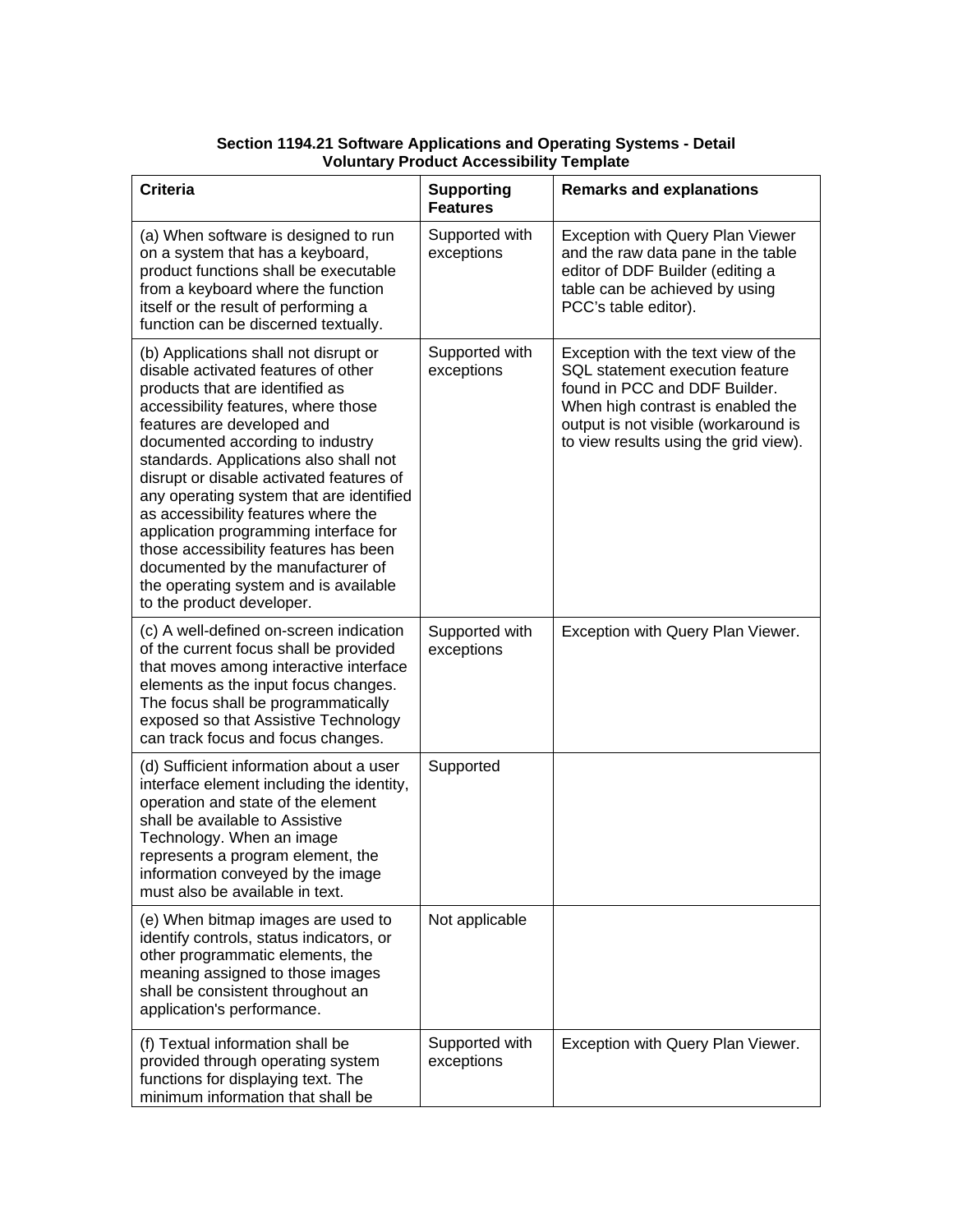| made available is text content, text<br>input caret location, and text attributes.                                                                                                                                                                               |                              |                                                                                                                                          |
|------------------------------------------------------------------------------------------------------------------------------------------------------------------------------------------------------------------------------------------------------------------|------------------------------|------------------------------------------------------------------------------------------------------------------------------------------|
| (g) Applications shall not override user<br>selected contrast and color selections<br>and other individual display attributes.                                                                                                                                   | Supported                    |                                                                                                                                          |
| (h) When animation is displayed, the<br>information shall be displayable in at<br>least one non-animated presentation<br>mode at the option of the user.                                                                                                         | Supported with<br>exceptions | PSA progress animations. But the<br>task, e.g. test the network, does<br>provide a summary dialog and log<br>indicating results of test. |
| (i) Color coding shall not be used as<br>the only means of conveying<br>information, indicating an action,<br>prompting a response, or distinguishing<br>a visual element.                                                                                       | Not applicable               |                                                                                                                                          |
| (j) When a product permits a user to<br>adjust color and contrast settings, a<br>variety of color selections capable of<br>producing a range of contrast levels<br>shall be provided.                                                                            | Supported                    |                                                                                                                                          |
| (k) Software shall not use flashing or<br>blinking text, objects, or other elements<br>having a flash or blink frequency<br>greater than 2 Hz and lower than 55<br>Hz.                                                                                           | Not applicable               |                                                                                                                                          |
| (I) When electronic forms are used, the<br>form shall allow people using Assistive<br>Technology to access the information,<br>field elements, and functionality<br>required for completion and submission<br>of the form, including all directions and<br>cues. | Not applicable               |                                                                                                                                          |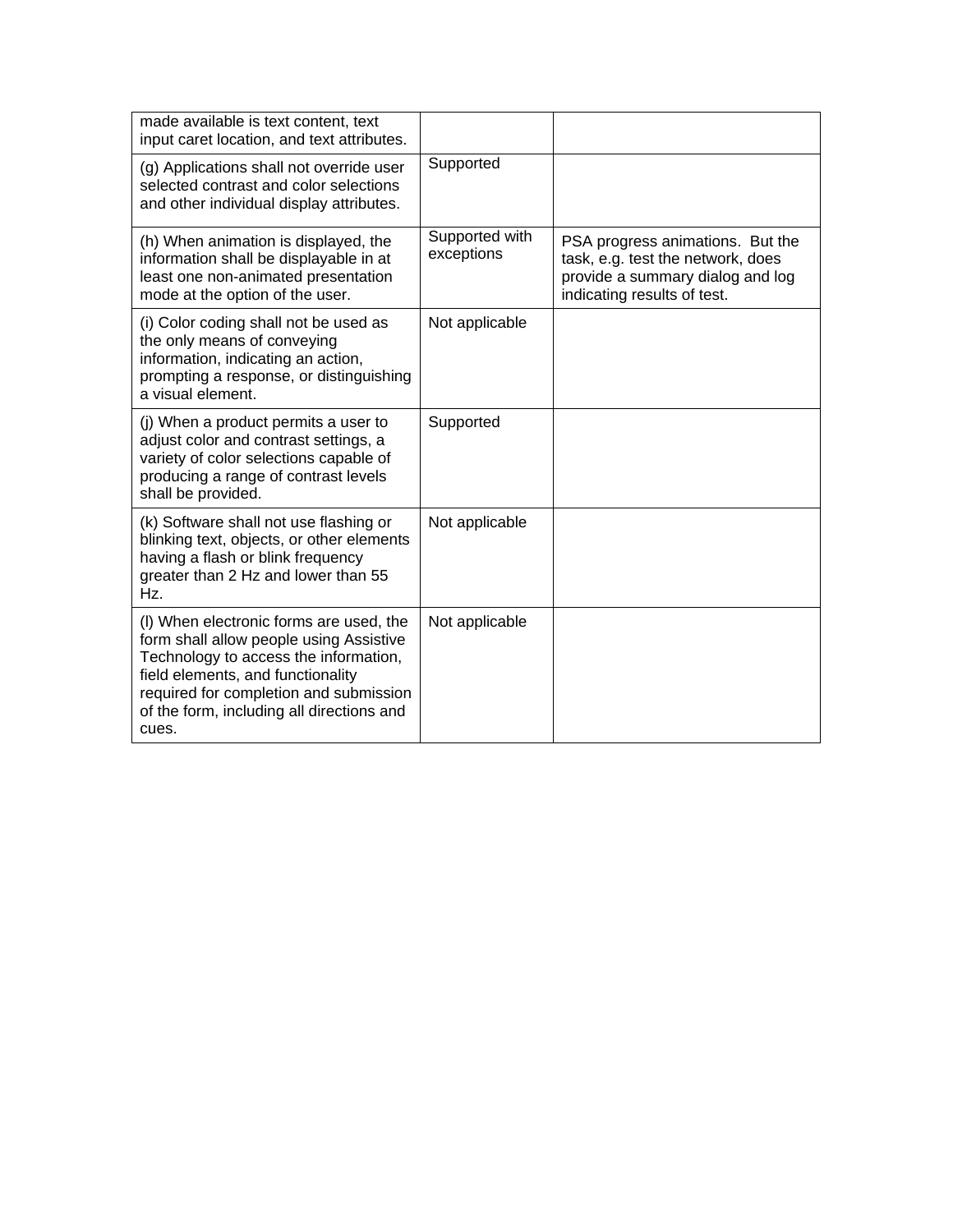# **Section 1194.22 Web-based Internet information and applications - Detail Voluntary Product Accessibility Template**

| <b>Criteria</b>                                                                                                                                                                                                                                                                                                        | <b>Supporting</b><br><b>Features</b> | <b>Remarks and explanations</b>                                                                        |
|------------------------------------------------------------------------------------------------------------------------------------------------------------------------------------------------------------------------------------------------------------------------------------------------------------------------|--------------------------------------|--------------------------------------------------------------------------------------------------------|
| (a) A text equivalent for every non-text<br>element shall be provided (e.g., via<br>"alt", "longdesc", or in element<br>content).                                                                                                                                                                                      | Limited support                      | The images presented in the<br>registration web pages do not provide<br>an alternate text description. |
| (b) Equivalent alternatives for any<br>multimedia presentation shall be<br>synchronized with the presentation.                                                                                                                                                                                                         | Not applicable                       |                                                                                                        |
| (c) Web pages shall be designed so<br>that all information conveyed with color<br>is also available without color, for<br>example from context or markup.                                                                                                                                                              | Not applicable                       |                                                                                                        |
| (d) Documents shall be organized so<br>they are readable without requiring an<br>associated style sheet.                                                                                                                                                                                                               | Not applicable                       |                                                                                                        |
| (e) Redundant text links shall be<br>provided for each active region of a<br>server-side image map.                                                                                                                                                                                                                    | Not applicable                       |                                                                                                        |
| (f) Client-side image maps shall be<br>provided instead of server-side image<br>maps except where the regions cannot<br>be defined with an available geometric<br>shape.                                                                                                                                               | Not applicable                       |                                                                                                        |
| (g) Row and column headers shall be<br>identified for data tables.                                                                                                                                                                                                                                                     | Not applicable                       |                                                                                                        |
| (h) Markup shall be used to associate<br>data cells and header cells for data<br>tables that have two or more logical<br>levels of row or column headers.                                                                                                                                                              | Not applicable                       |                                                                                                        |
| (i) Frames shall be titled with text that<br>facilitates frame identification and<br>navigation                                                                                                                                                                                                                        | Not applicable                       |                                                                                                        |
| (j) Pages shall be designed to avoid<br>causing the screen to flicker with a<br>frequency greater than 2 Hz and lower<br>than 55 Hz.                                                                                                                                                                                   | Not applicable                       |                                                                                                        |
| (k) A text-only page, with equivalent<br>information or functionality, shall be<br>provided to make a web site comply<br>with the provisions of this part, when<br>compliance cannot be accomplished in<br>any other way. The content of the text-<br>only page shall be updated whenever<br>the primary page changes. | No support                           | Text-only pages are not provided for<br>the registration web pages.                                    |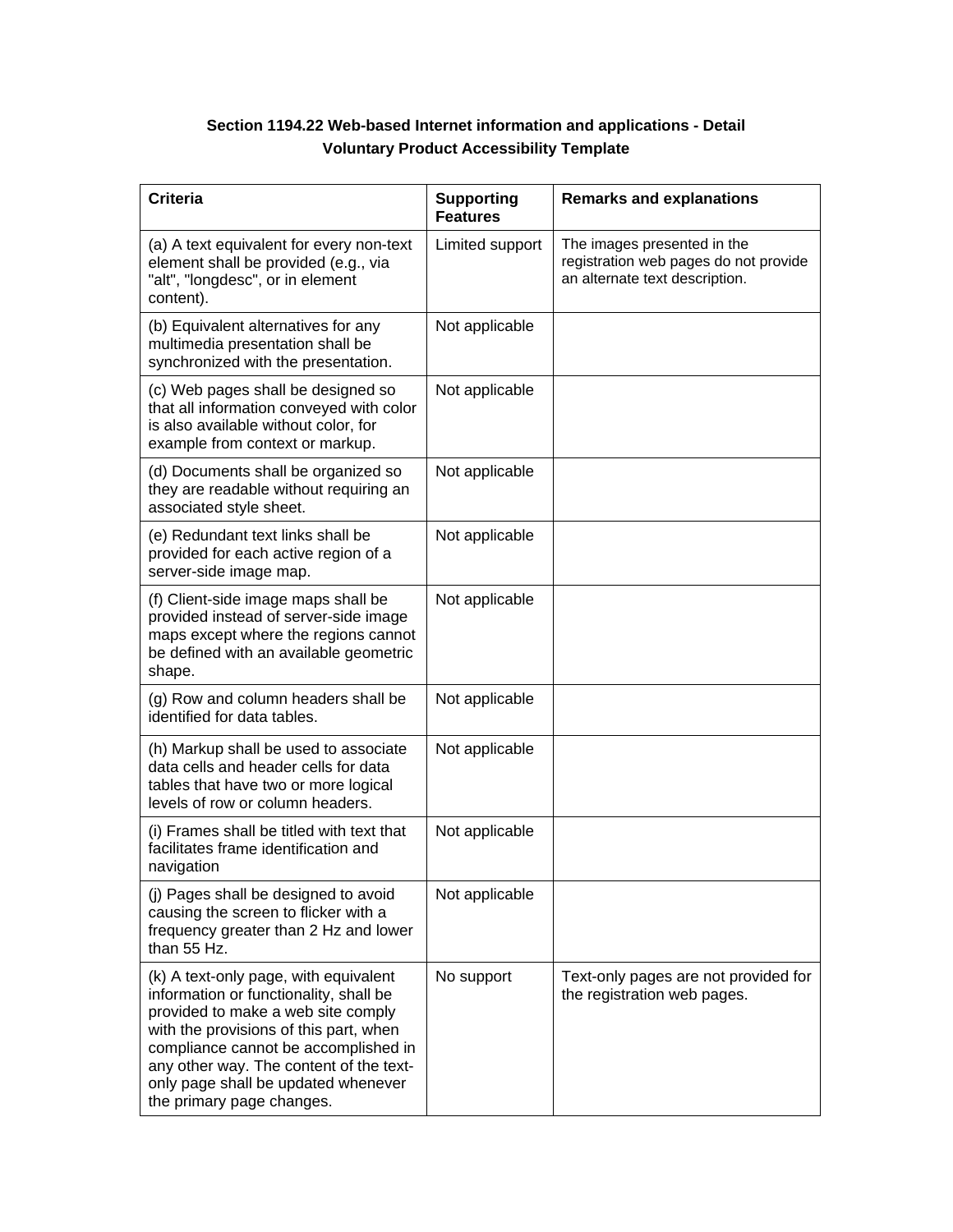| (I) When pages utilize scripting<br>languages to display content, or to<br>create interface elements, the<br>information provided by the script shall<br>be identified with functional text that<br>can be read by Assistive Technology.                                                        | Not applicable |  |
|-------------------------------------------------------------------------------------------------------------------------------------------------------------------------------------------------------------------------------------------------------------------------------------------------|----------------|--|
| (m) When a web page requires that an<br>applet, plug-in or other application be<br>present on the client system to<br>interpret page content, the page must<br>provide a link to a plug-in or applet that<br>complies with §1194.21(a) through (I).                                             | Not applicable |  |
| (n) When electronic forms are<br>designed to be completed on-line, the<br>form shall allow people using Assistive<br>Technology to access the information,<br>field elements, and functionality<br>required for completion and<br>submission of the form, including all<br>directions and cues. | Not applicable |  |
| (o) A method shall be provided that<br>permits users to skip repetitive<br>navigation links.                                                                                                                                                                                                    | Not applicable |  |
| (p) When a timed response is required,<br>the user shall be alerted and given<br>sufficient time to indicate more time is<br>required.                                                                                                                                                          | Not applicable |  |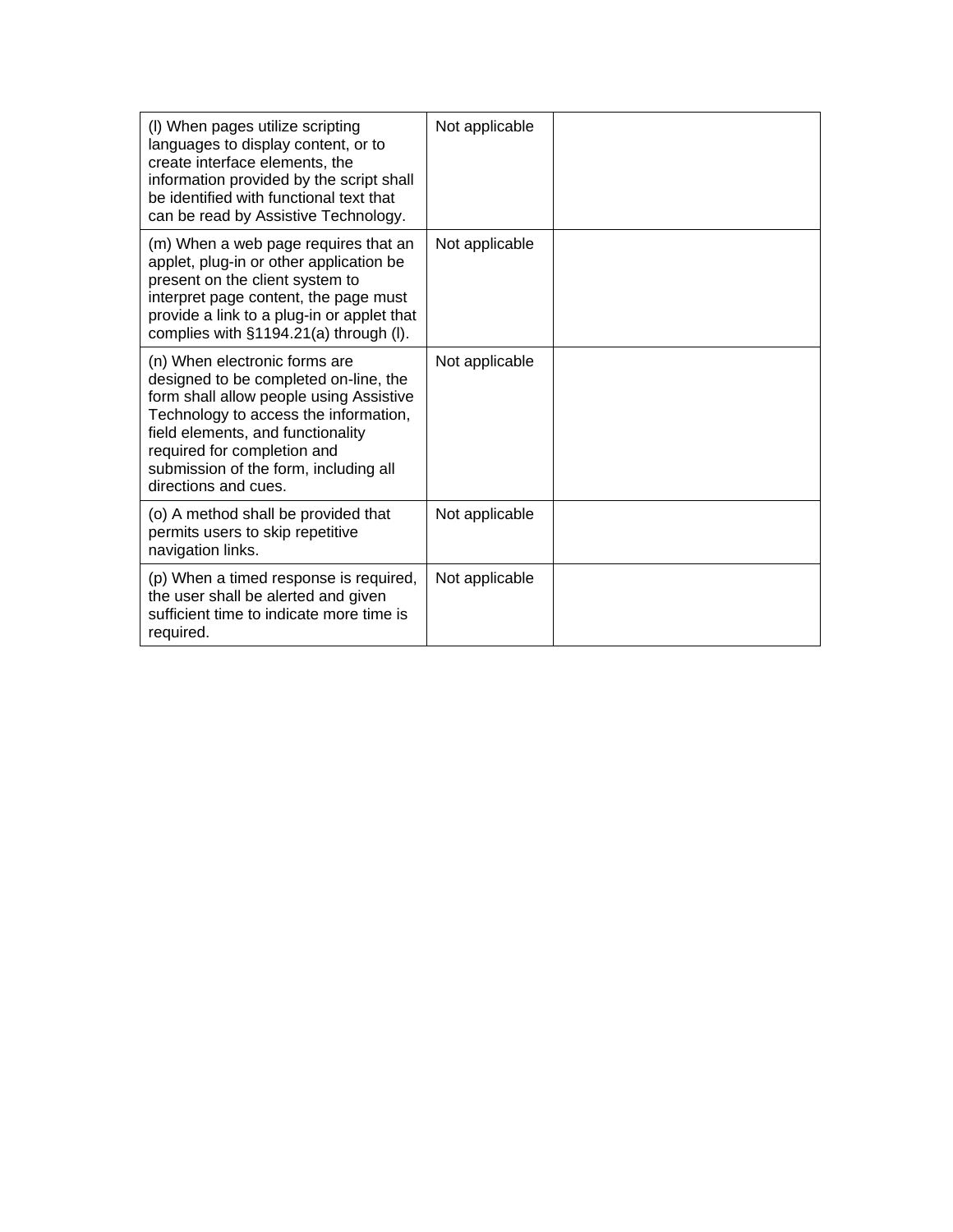### **Section 1194.31 Functional Performance Criteria - Detail Voluntary Product Accessibility Template**

| <b>Criteria</b>                                                                                                                                                                                                                                                                                                                     | <b>Supporting</b><br><b>Features</b> | <b>Remarks and explanations</b>                                                                                                                                                                  |
|-------------------------------------------------------------------------------------------------------------------------------------------------------------------------------------------------------------------------------------------------------------------------------------------------------------------------------------|--------------------------------------|--------------------------------------------------------------------------------------------------------------------------------------------------------------------------------------------------|
| (a) At least one mode of operation and<br>information retrieval that does not<br>require user vision shall be provided,<br>or support for Assistive Technology<br>used by people who are blind or<br>visually impaired shall be provided.                                                                                           | Supported with<br>exceptions         | For most common tasks, screen<br>readers are supported. Exceptions<br>are query plan viewer and editing<br>tables via DDF Builder.                                                               |
| (b) At least one mode of operation and<br>information retrieval that does not<br>require visual acuity greater than 20/70<br>shall be provided in audio and<br>enlarged print output working together<br>or independently, or support for<br>Assistive Technology used by people<br>who are visually impaired shall be<br>provided. | Supported                            | The use of a screen magnifier is<br>supported. When it is coupled with a<br>screen reader, common tasks are<br>easier to accomplish.                                                             |
| (c) At least one mode of operation and<br>information retrieval that does not<br>require user hearing shall be provided,<br>or support for Assistive Technology<br>used by people who are deaf or hard<br>of hearing shall be provided                                                                                              | Not applicable                       |                                                                                                                                                                                                  |
| (d) Where audio information is<br>important for the use of a product, at<br>least one mode of operation and<br>information retrieval shall be provided<br>in an enhanced auditory fashion, or<br>support for assistive hearing devices<br>shall be provided.                                                                        | Not applicable                       |                                                                                                                                                                                                  |
| (e) At least one mode of operation and<br>information retrieval that does not<br>require user speech shall be provided,<br>or support for Assistive Technology<br>used by people with disabilities shall<br>be provided.                                                                                                            | Not applicable                       |                                                                                                                                                                                                  |
| (f) At least one mode of operation and<br>information retrieval that does not<br>require fine motor control or<br>simultaneous actions and that is<br>operable with limited reach and<br>strength shall be provided.                                                                                                                | Supported with<br>exceptions         | Table editing is somewhat difficult<br>using DDF Builder, due to the<br>interaction between the editor and<br>raw data viewer. But, the task can<br>be accomplished using PCC's table<br>editor. |